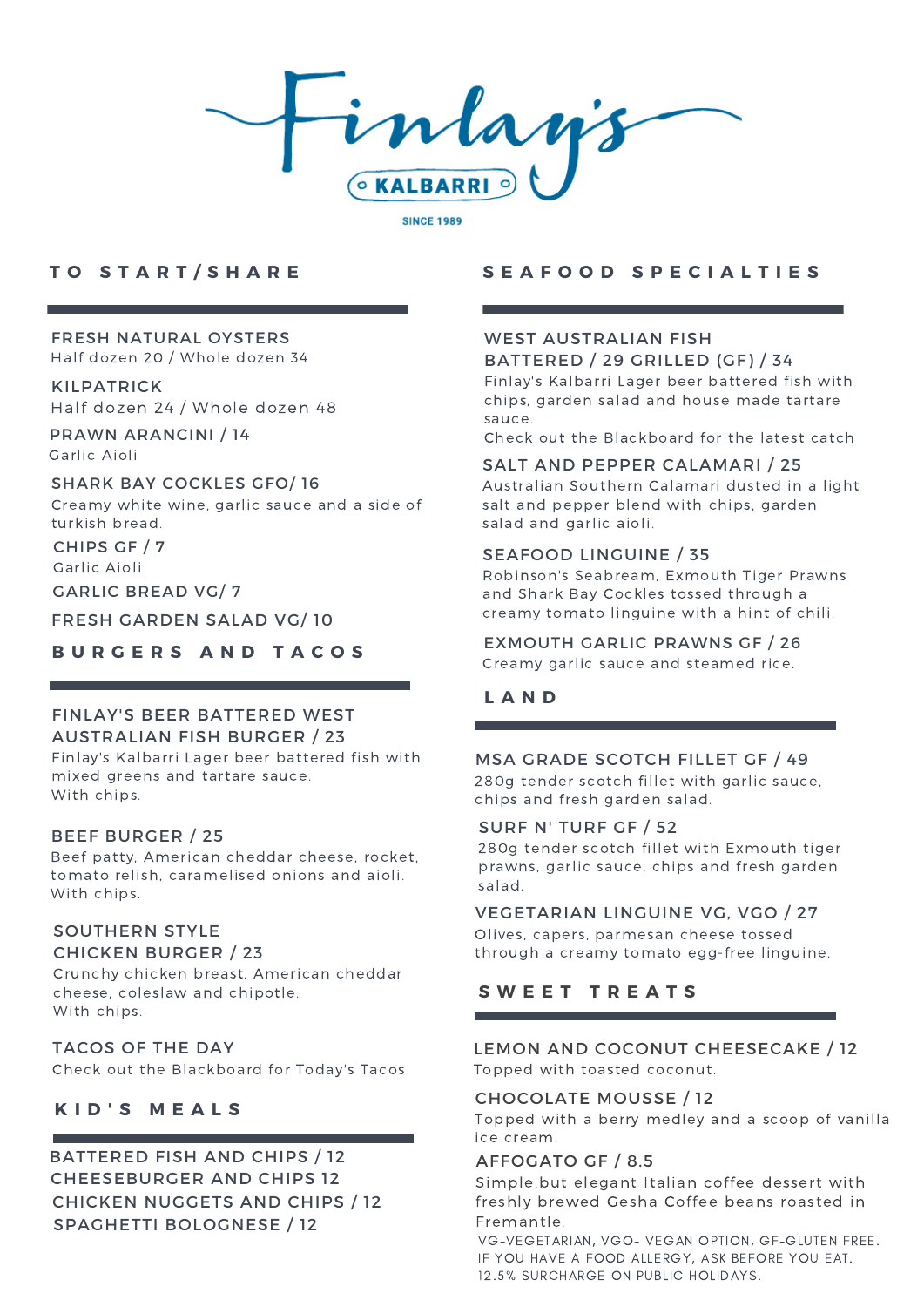**KALBARR** 

**SINCE 1989** 

# **F I N L A Y ' S C R A F T B E E R**

Middy 6 l Schooner 8.5 I Pint 11

## Mid West 3.5% ABV 35 IBU

Mid Strength beer should never mean a compromise on flavour. Midwest Session Red Ale is full to the brim with malt and hop complexity at a sessionable 3.5%.

## Rusty Sailor 4.2% ABV 3 IBU

Our ginger beer has a light malt base, with a hit of ginger and a hint of lemon.

## Kalbarri Lager 4.2% ABV 30 IBU

A classic lager designed for Kalbarri's warmer climate. It sports great clarity and the perfect balance between malt complexity and floral hop aroma and flavour.

## Shipwrecked Pale Ale 4.8% ABV 35 IBU

Our Pale Ale is an in-house classic rich in flavour and balances malt complexity with a generous punch of New World Hops.

## 1951 Kolsch 4.8% ABV 15 IBU

Classic German Ale. Super refreshing and easily a beer suitable for a hot summer day It is a light floral and spice on the nose with a clean finish on the palette.

## Murchison Hazy Pale 5.4% ABV 22 IBU

Bursting with citrus and tropical fruits, full body and stable haze. A true new world creation.

## Jakes Point IPA 6.2% 58 IBU

The brewer's favourite style 'West Coast IPA' bursting with citrus and pine and a throwback to when bitterness in an IPA was at its prime.

## **TASTING PADDLE**

Choose any Four of Finlay's Beer / 20

## **CHECK OUT THE CHALKBOARD FOR THE LATEST SEASONAL RELEASE**

# **C I D E R**

## PERTH FUNK CIDER 4.8% ON TAP

A blend of pink lady and granny smith apples, this cider was crafted to be sessionable, refreshing and naturally fruit forward. The vibrant green apple flavour creates fresh acidity with a medium dry finish.